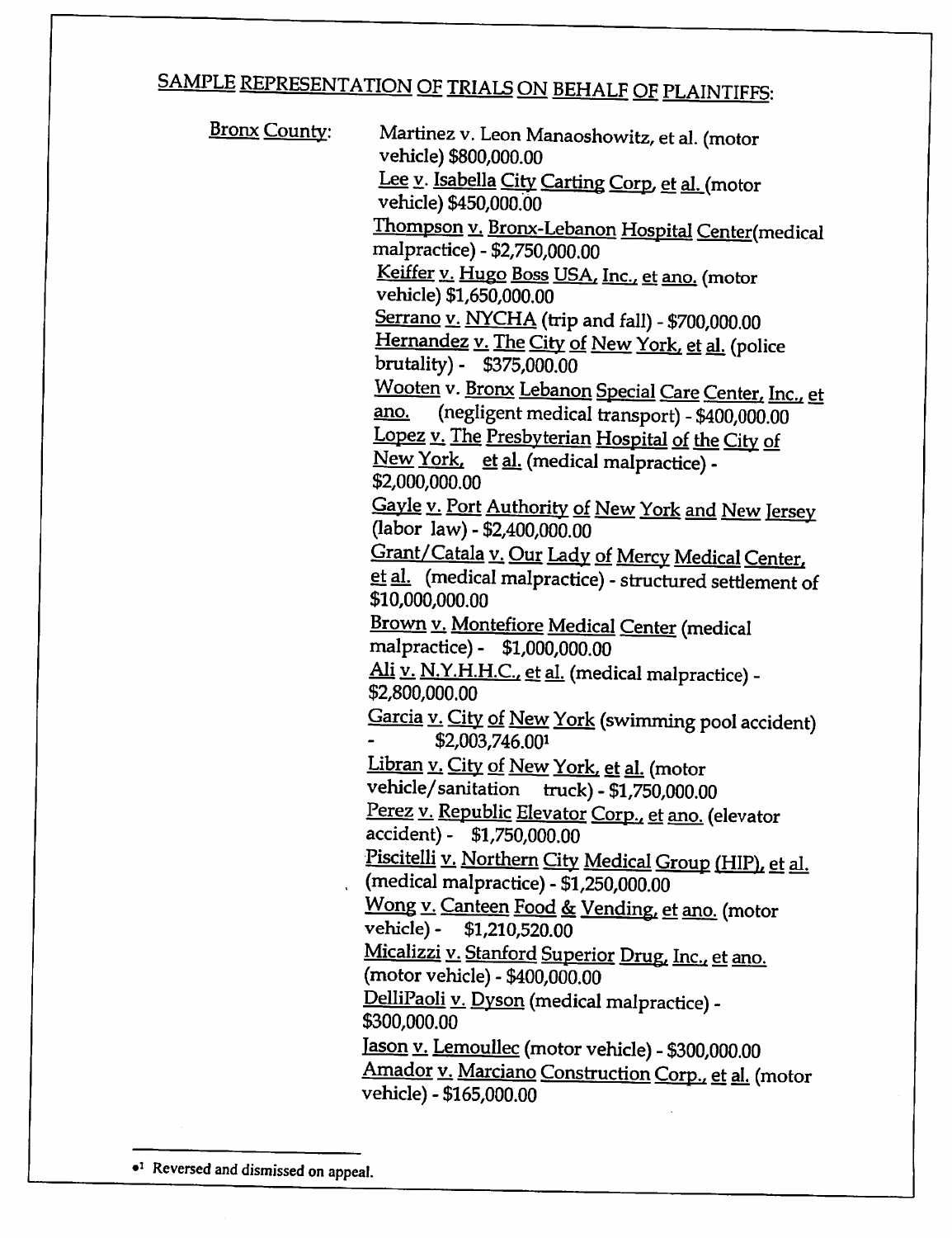Henry v. Roosevelt Plumbing (motor vehicle) \$160,000.00 Marquez v. City of New York, et al. (motor vehicle) \$2,000,000.00 Estate of Velez v. New York City Transit Authority, et al (motor vehicle) - \$3,000,000.00 New York County: Ridner v. Edmund Kaplan, M.D. (medical malpractice) \$2,000,000.00 Tamburino v. Mendon Truck Leasing, et al (motor vehicle) \$8,000,000.00 Perillo v. Staten Island University Hospital, et al.  $(medical \, malpractice) - $4,550,000.00$ Jean-Philippe v. North General Hospital, et al. (medical malpractice) -  $$2,800,000.00$ Noronha v. Alfred Cohen. M.D.. et ano. (medical malpractice) - \$2,000.000.00 "Doe" v. Navin Mehta, M.D. (medical malpractice) -\$2,000,000.00 Greenberg v. City of New York, et al. (medical malpractice) - \$2,939,418.00 Domanski/Buglione v. Mangiardi (medical malpractice/wrongful death) - \$1,575,000.00 Kelly v. City of New York, et ano. (slip and fall) -\$1,569,000.00 Herrera v. NYCCHC (medical malpractice) -\$1,500,000.00 Laquidara v. HRH Construction Corp., et al. (scaffold case)- \$838,000.00 Ramos v. Josel Rios, et al. (motor vehicle) -\$840,000.00 Williams v. City of New York (premises) - \$500,000.00 Knight v. St. Luke's Roosevelt Hospital, et ano. (medical malpractice) - \$275,000.00 Chisolm y. St. Vincent's Hospital and Medical Center of New York, et ano. (medical malpractice/wrongful death)- \$700,000.00 "Jane Doe" v. St. Clare's Hospital and Health Center  $(assault) - $625,000.00$ Demesme v. Erde, et ano. (medical malpractice) -\$500,000.00 Alvarez v. New York City Housing Authority (trip and fall)- \$500,000.00

Nachtigal v. Johnson, et al. (motor vehicle) -\$300,000.00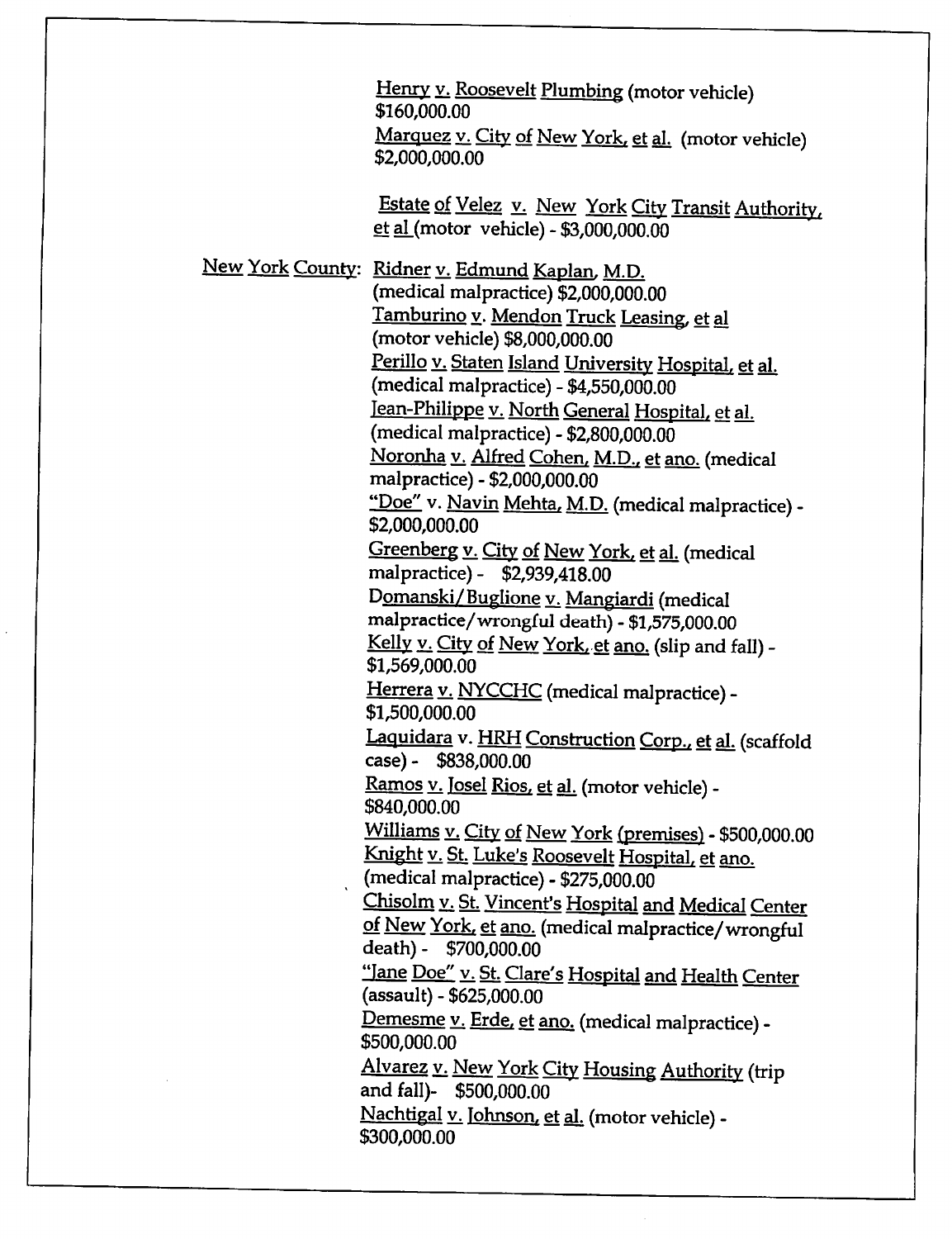|               | Campbell v. M.Y. Ko & Co., Inc., et al. (premises/fire)<br>\$595,000.00                                                     |
|---------------|-----------------------------------------------------------------------------------------------------------------------------|
|               | Martin v. City of New York (trip and fall) -<br>\$240,000.00                                                                |
|               | DiLauro v. Consolidated Edison (labor law) -<br>\$227,900.00                                                                |
|               | Petrow v. Bergamasco, et al. (trip and fall) -<br>\$200,000.00                                                              |
|               | Guzman v. Moskovites, et al. (motor vehicle) -<br>\$110,000.00                                                              |
|               | Richards v. Schulman (bicycle accident) - \$70,000.00<br>Harman v. Dundee Equity Corp. (slip and fall) -<br>\$65,000.00     |
| Kings County: | Frempong-Manso v. Anheuser Busch, et al<br>(motor vehicle/wrongful death)<br>\$2,000,000.00                                 |
|               | Remy v. The City of New York                                                                                                |
|               | (trip and fall) \$1,000,000.00<br>Barry v. Galaster Management Corp., et al                                                 |
|               | (elevator accident) \$750,000.00                                                                                            |
|               | Doe v. The Mount Sinai Medical Center, et al.<br>(medical malpractice) - \$2,500,000.00                                     |
|               | DeNorales v. Livonia Terrace HDF Co, Inc., et ano.                                                                          |
|               | (premises/fire) - \$475,000.00                                                                                              |
|               | <u> Qoku v. The City of New York, et al.</u> (trip and fall) -<br>\$250,000.00                                              |
|               | <u>Frasier v. Kui Taxi, Inc., et ano.</u> (motor vehicle) -<br>\$195,000.00                                                 |
|               | <u> Novillo v. New York City Health and Hospitals</u>                                                                       |
|               | Corporation (medical malpractice) - \$500,000.00<br>Monsanto v. JKB Contracting Inc., et ano. (motor                        |
|               | vehicle<br>accident) - \$3,710,000.00                                                                                       |
|               | Cintron v. New York City Health and Hospitals                                                                               |
|               | Corporation, et al. (medical malpractice/wrongful<br>death) -<br>\$2,250,000.00                                             |
|               | Chambers v. Crown Container Co., et ano. (motor<br>vehicle/truck accident) - \$152,281.00                                   |
|               | Fathy v. Mainco Elevator Service, et ano. (elevator<br>accident) - \$1,250,000.00                                           |
|               | Veriguette v. City of New York, et al. (police                                                                              |
|               | shooting) - \$12,661,000.00<br>Faccia v. Natole, et al. (medical malpractice) -                                             |
|               | \$2,600,000.00                                                                                                              |
|               | <u> Johnson v. New York City Health and Hospitals</u>                                                                       |
|               | <u>Corp.</u><br>(medical malpractice) - \$1,250,000.00<br><u>Criollo v. Grossman, et al.</u> (trip and fall) - \$924,166.34 |
|               |                                                                                                                             |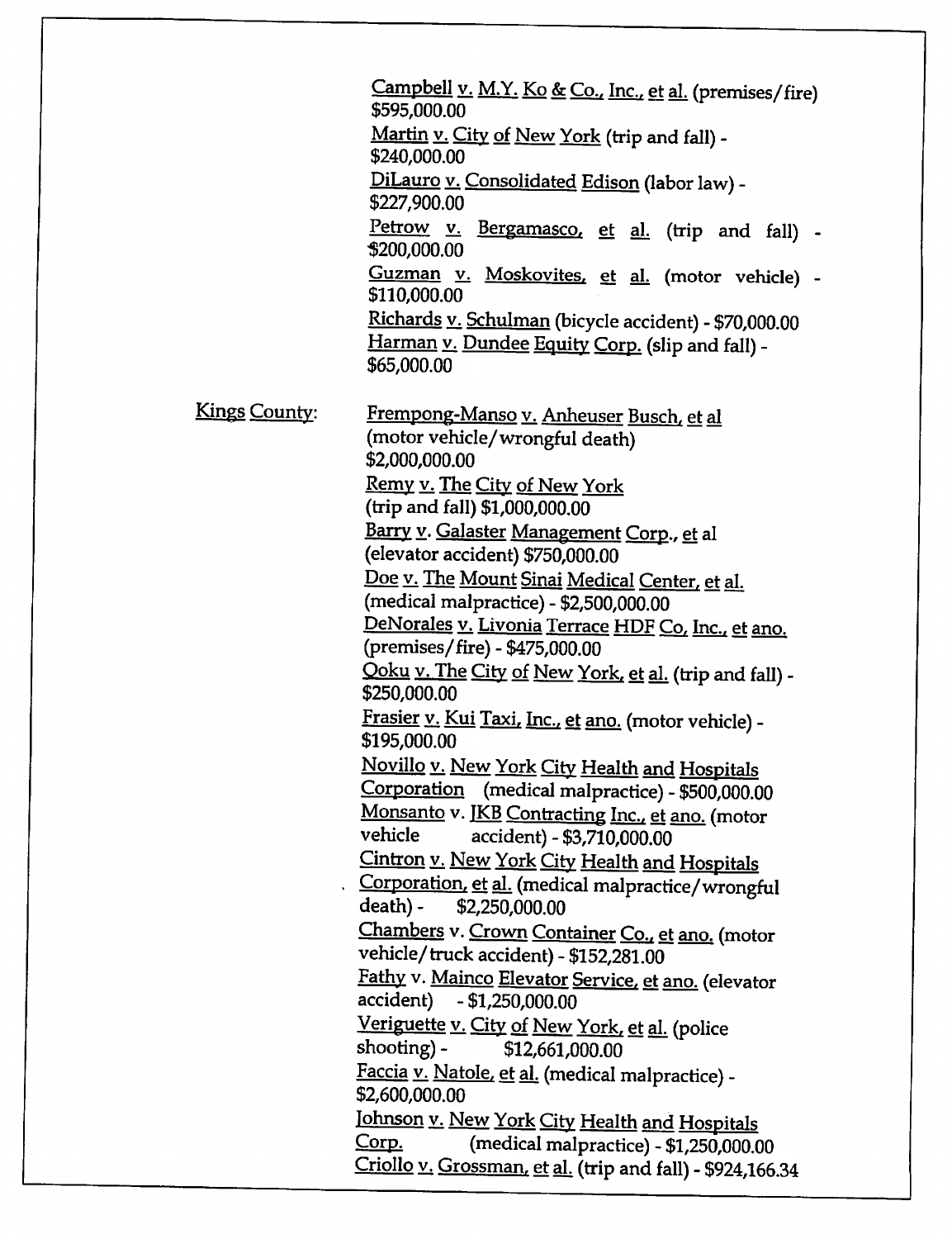Freeman v. City of New York, et ano. (police  $brutality$   $-$  \$650,000.00

Cuadrado v. Beth Israel Medical Center (medical malpractice) - \$650,000.00

Jackson v. Morrissev, et al. (medical malpractice) -\$550,000.00

Woronoff v. Adler, et al. (medical malpractice) -\$350,000.00

Gallitelli v. New York City Housing Authority (slip and fall) - \$200,000.00

Rattigan v. Fieldbridge Associates (trip and fall) -\$160,000.00

O'Malley v. Star Enterprise, et ano. (motor vehicle) -\$150,000.00

Cross v. Nightingale Baumford School, et al. (labor  $law$   $-$  \$150,000,00

Anthony v. Bruce & Bruce Scenery, Inc., et al.  $(forklift) -$  \$105,000.00 Estate of Friel v. Reddv (medical malpractice)

\$2,175,000.00

Queens Countv:

Volpicelli v. New York City Transit Authority, et al (product liability/labor law) \$500,000.00 Orlowski v. NYCHHC (medical malpractice) -\$6,925,000.00 Glassman v. Archer, et al. (motor vehicle) -\$3,600,000.00 Largo-Chicaiza v. Westchester Scaffold Equipment  $Corp.$ , et al. (scaffold) - \$2,000,000.00 Ramphal v. Zandalasini, et al. (scaffold) - \$700,000.00 Hochfeld v. North Shore University Hospital, et al. (medical malpractice/wrongful death)  $-$  \$135,000.00 Kim v. Lee (motor vehicle) - \$320,000.00 Garay v. Cuartas (trip and fall) -  $$250,000.00$ Switzer v. Esposito, et ano. (motor vehicle) -\$250,000.00

Westchester County:

Murillo v. Ginsburg Development Companies (scaffold)\$590,000.00 Quinn v. Carvel 59, Inc. (trip and fall) - \$315,000.00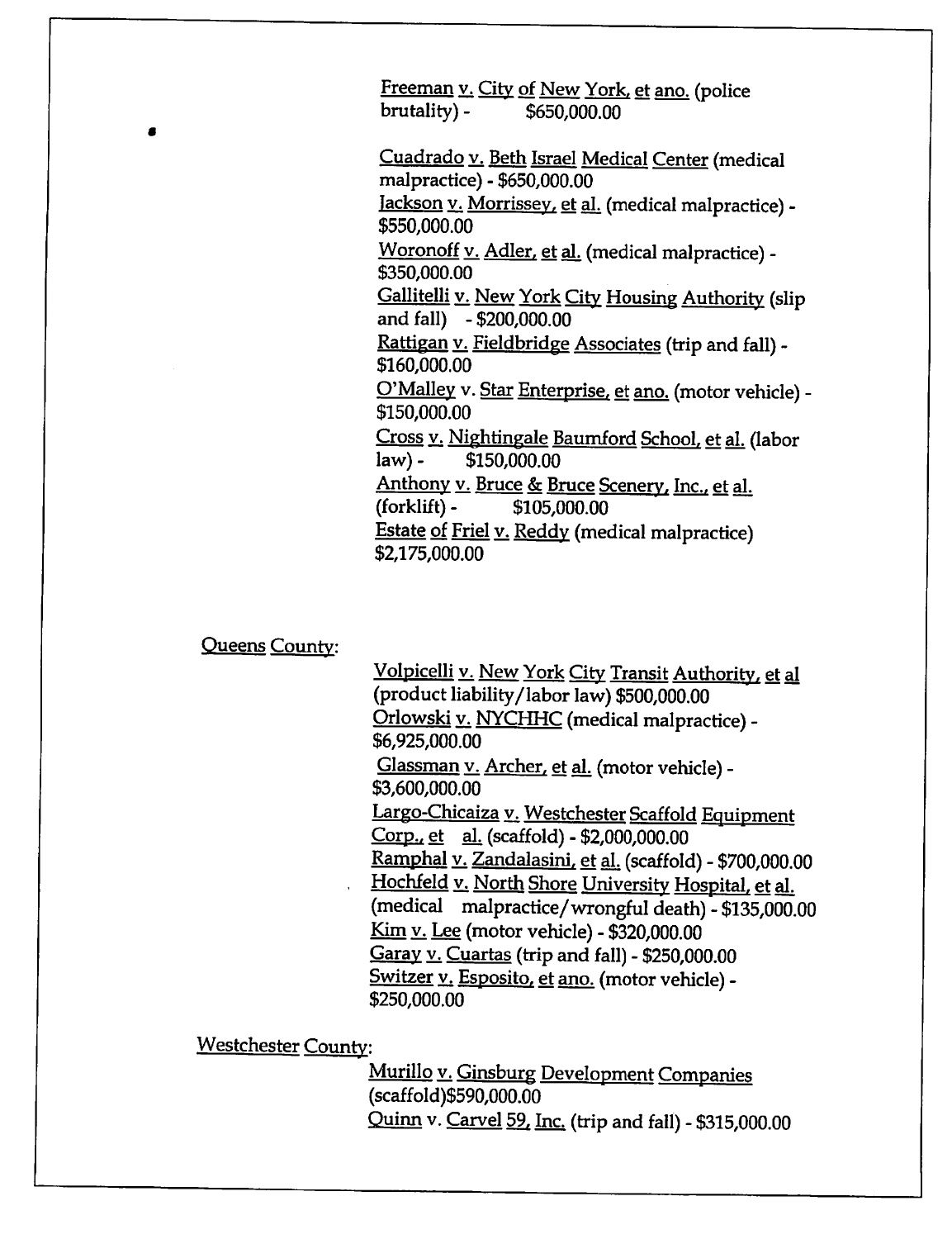|                                                         | Richmond County: Pulgiano v. P&H Electric Corp., et ano. (motor<br>vehicle/wrongful death) - \$475,000.00                                                                                                                         |
|---------------------------------------------------------|-----------------------------------------------------------------------------------------------------------------------------------------------------------------------------------------------------------------------------------|
| Nassau County:                                          | Doe v. Queens-Long Island Medical Group, P.C., et al.<br>(medical malpractice/wrongful death) - \$1,300,000.00<br>Ahl v. Aptekar (motor vehicle) - \$272,000.00<br>Landsman v. "Jane Doe" (medical malpractice) -<br>\$525,000.00 |
| <b>Suffolk County:</b>                                  | Amaitis v. Amaitis, et al. (motor vehicle) - \$625,000.00                                                                                                                                                                         |
| <b>U.S. District Court</b><br><b>Southern District:</b> | Dr. John Doe v. Becton-Dickinson, Inc., et ano.<br>(product liability/physician needle stuck/AIDS) -<br>confidential<br>Shah v. National Railroad Passenger Corp., et al. (slip<br>and fall) - \$450,000.00                       |
| <b>Superior Court</b><br><u> Union County:</u>          | Reiter v. Schering-Plough Corporation (product<br>liability/Reyes Syndrome) - confidential                                                                                                                                        |
| <b>Superior Court</b>                                   | Middlesex County: "Doe" v. "Doe" et ano. (medical malpractice) -<br>\$7,500,000.00                                                                                                                                                |
| <b>Superior Court</b><br>Passaic County:                | Parra v. Somchai, et al. (medical malpractice) -<br>\$1,000,000.00                                                                                                                                                                |
| <b>Superior Court</b><br>Bergen County:                 | Peluso v. Rosenberg (medical malpractice) -<br>\$350,000.00<br>Brenner v. Rosenberg (medical malpractice) -<br>\$300,000.00                                                                                                       |
| <u>Superior Court</u><br>Morris County:                 | Hotalen v. Radiologic Associates of Northern N.J., et al<br>(medical malpractice) \$7,700,000.00                                                                                                                                  |